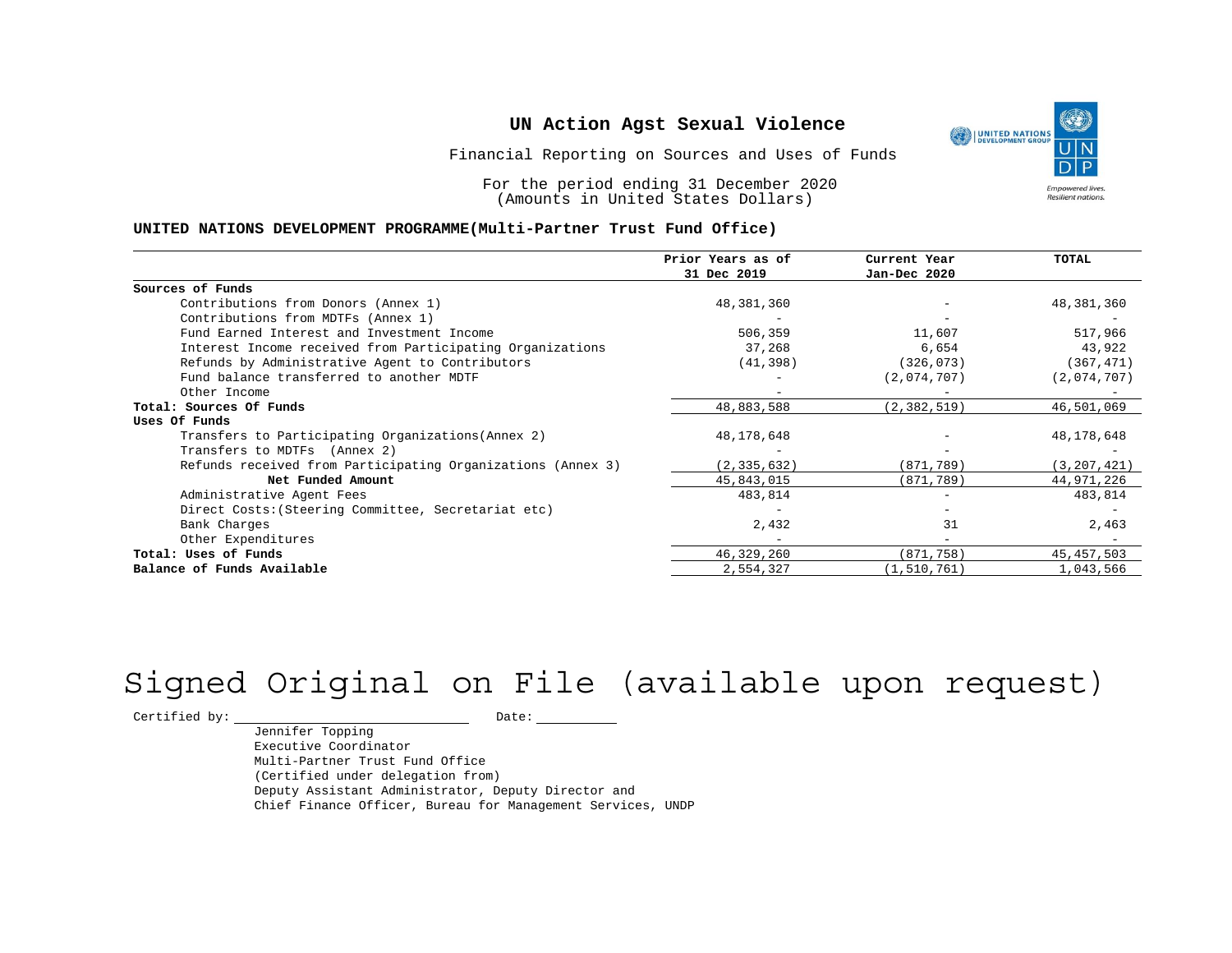

Financial Reporting on Sources and Uses of Funds

For the period ending 31 December 2020 (Amounts in United States Dollars)

#### **UNITED NATIONS DEVELOPMENT PROGRAMME(Multi-Partner Trust Fund Office)**

#### **Annex - 1: Contributions**

|                                | Prior Years as of | Current Year    | TOTAL       |
|--------------------------------|-------------------|-----------------|-------------|
|                                | 31 Dec 2019       | Jan-Dec 2020    |             |
| From Contributors              |                   |                 |             |
| GOVERNMENT OF BAHRAIN          | 100,000           |                 | 100,000     |
| GOVERNMENT OF BELGIUM          | 330,970           | -               | 330,970     |
| GOVERNMENT OF ESTONIA, REPUBLI | 383,911           |                 | 383,911     |
| GOVERNMENT OF FINLAND          | 6,355,932         |                 | 6,355,932   |
| GOVERNMENT OF JAPAN            | 9,500,000         |                 | 9,500,000   |
| GOVERNMENT OF LUXEMBOURG       | 65,185            |                 | 65,185      |
| GOVERNMENT OF NORWAY           | 5, 212, 579       |                 | 5, 212, 579 |
| GOVERNMENT OF SPAIN            | 209,250           |                 | 209,250     |
| GOVERNMENT OF SWITZERLAND      | 117,538           |                 | 117,538     |
| GOVERNMENT OF TURKEY           | 50,000            |                 | 50,000      |
| GOVERNMENT OF UNITED ARAB EMIR | 1,000,000         |                 | 1,000,000   |
| GOVERNMENT OF UNITED KINGDOM   | 4,934,678         |                 | 4,934,678   |
| IRISH AID                      | 129,020           | $\qquad \qquad$ | 129,020     |
| SWEDISH INT'L DEVELOPMENT COOP | 19,992,298        |                 | 19,992,298  |
| Total: Contributions           | 48,381,360        |                 | 48,381,360  |

Signed Original on File (available upon request)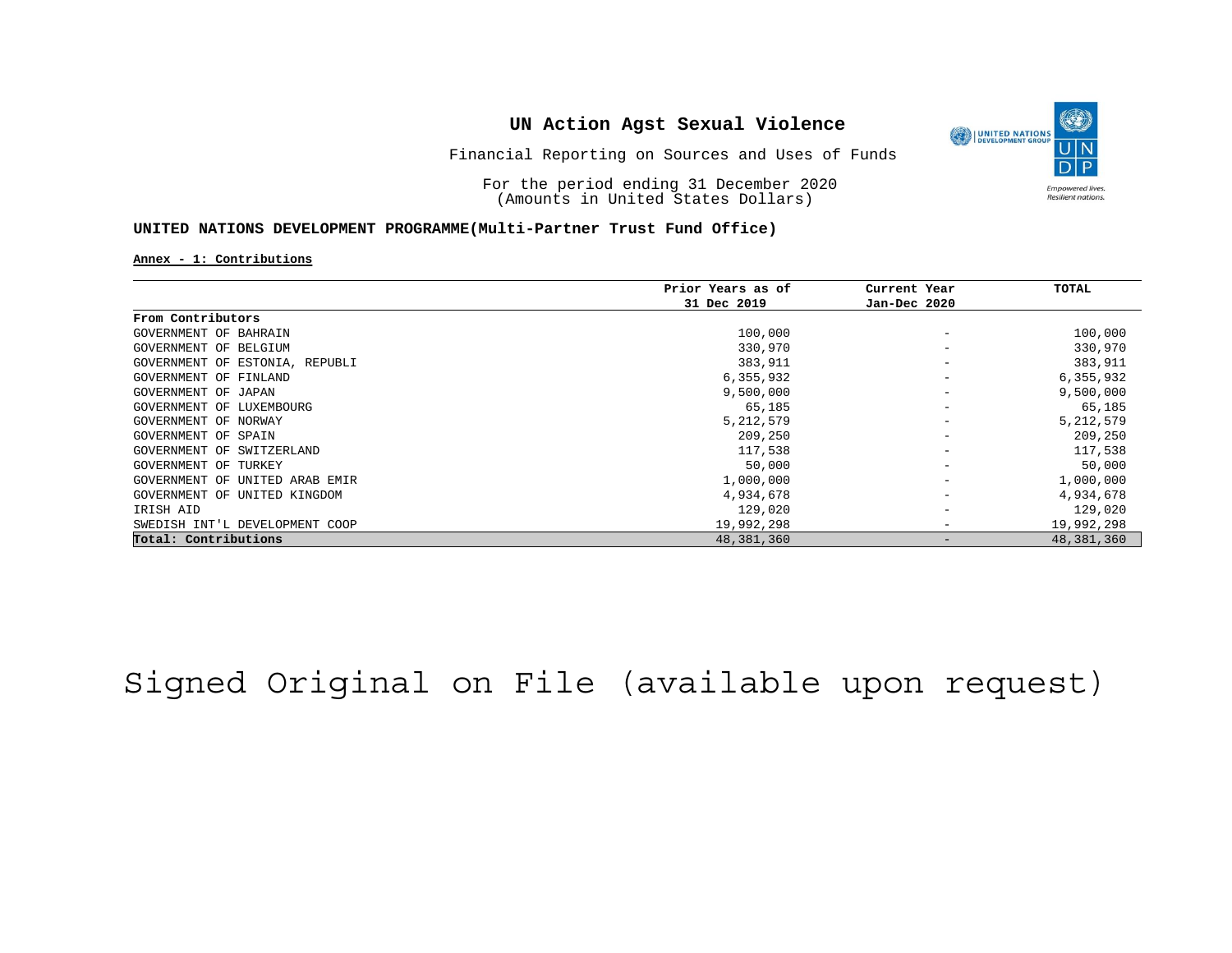

Financial Reporting on Sources and Uses of Funds

For the period ending 31 December 2020 (Amounts in United States Dollars)

#### **UNITED NATIONS DEVELOPMENT PROGRAMME(Multi-Partner Trust Fund Office)**

**Annex - 2: Transfers**

|                                | Prior Years as of<br>31 Dec 2019 | Current Year<br>Jan-Dec 2020 | TOTAL        |
|--------------------------------|----------------------------------|------------------------------|--------------|
|                                |                                  |                              |              |
| To Participating Organizations |                                  |                              |              |
| IOM                            | 1,182,819                        | $\qquad \qquad -$            | 1,182,819    |
| OCHA                           | 428,271                          | $\overline{\phantom{m}}$     | 428,271      |
| OHCHR                          | 2,365,466                        | $\overline{\phantom{m}}$     | 2,365,466    |
| OSRSG_SVC                      | 4,655,225                        | $\overline{\phantom{m}}$     | 4,655,225    |
| UNAIDS                         | 171,414                          | $\overline{\phantom{m}}$     | 171,414      |
| UNDP                           | 15,914,548                       | $\qquad \qquad -$            | 15,914,548   |
| UNDPO                          | 10,933,886                       | $\overline{\phantom{a}}$     | 10,933,886   |
| UNDPPA                         | 741,859                          | $\qquad \qquad -$            | 741,859      |
| UNFPA                          | 4,210,588                        | $\overline{\phantom{m}}$     | 4,210,588    |
| UNHCR                          | 578,367                          | $\overline{\phantom{m}}$     | 578,367      |
| UNICEF                         | 2,400,510                        | $\overline{\phantom{m}}$     | 2,400,510    |
| UNODC                          | 221,054                          | $\overline{\phantom{m}}$     | 221,054      |
| <b>UNWOMEN</b>                 | 3,652,391                        | $\overline{\phantom{m}}$     | 3,652,391    |
| WHO                            | 722,250                          | $\overline{\phantom{m}}$     | 722,250      |
| Total Transfers                | 48, 178, 648                     |                              | 48, 178, 648 |

## Signed Original on File (available upon request)